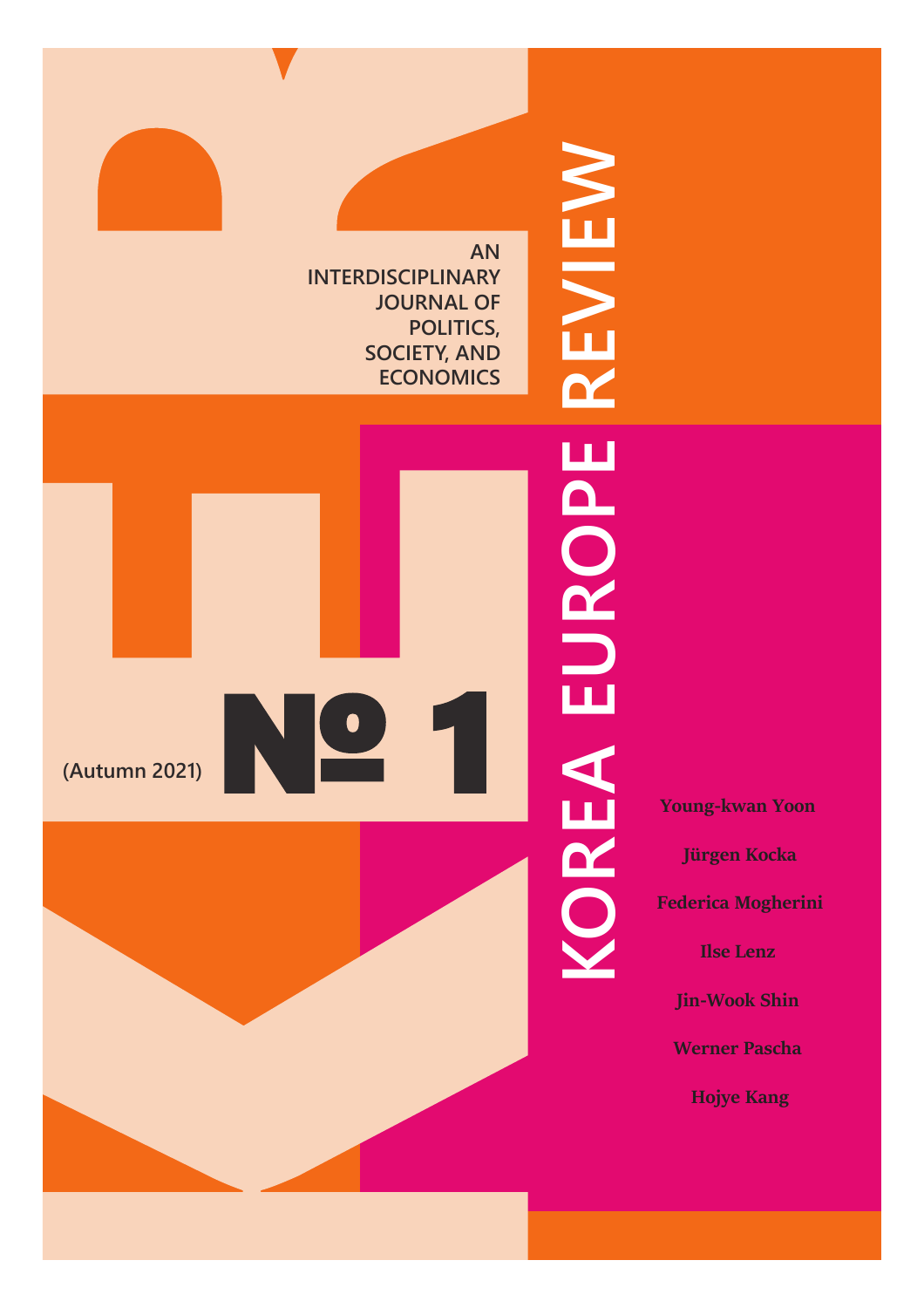**ERDISCIPLINARY JOURNAL OF POLITICS, SOCIETY, AND ECONOMICS** 

# **ROUNDTABLE**

# *German Unification and the Political Order – Thirty Years Later<sup>1</sup>*

# **Jürgen KOCKA**

WZB Berlin Social Science Center

## **Editor's note**

*The history of the post-war division of Germany marks an important point of reference for inter-Korean politics. Both, South Korean president Roh Taewoo's* Nordpolitik *starting in 1988 and president Kim Dae-jung's* Sunshine Policy *(The Reconciliation and Cooperation Policy Towards the North) of 1998 seem to have been directly inspired by West German Chancellor Willy Brandt's so-called* Neue Ostpolitik *(New Eastern Policy) based on Egon Bahr's concept of* Wandel durch Annäherung *(change through rapproachment), an early and perhaps decisive step in the de-escalation of the Cold War. Today, the peaceful transition of East Germany toward democracy and the subsequent German unification continue to provide a hopeful historical example that peace and reconciliation on the Korean peninsula may be attainable.*

#### **Introduction**

The years 1989 and 1990 are commonly recognized as a turning point in German history, usually a turn to the better. The protests by East German citizens which contributed to the collapse of the East German dictatorship are remembered today as a *peaceful revolution*, mostly with approval and respect, sometimes even admiringly so. The unification of the two German states – a process which largely took place according to the West German model – is discussed in more differentiated terms: not everyone endorses the way it was done. Hardly anyone, however, argues that Germans would be better off if the two German states had remained divided. Usually the story of the peaceful revolution and of German reunification is told in terms of national history, as a central part of recent German history. In the following text, I seek to emphasize the international and transnational dimensions of this process and show how they interacted with domestic developments. I proceed in three steps: First, I shall speak about developments up until the end of 1989 (1). Secondly, I consider the year 1990, which saw the negotiation of a new political order, both within Germany as well as internationally (2). Finally, I focus on some consequences that these truly remarkable decisions and events had in the long run (3).

#### **1. Exit from Communism: the Collapse of the GDR**

Telling the story of the so-called East German peaceful revolution of 1989 should start by turning one's focus toward Moscow, Warsaw and Budapest. In

#### **Keywords**

German unification, non-violent revolution, East Germany, collapse of communism in Eastern Europe, European integration, NATO, question of German sovereignty

**Article history** Published: 17 Dec 2021

1. This text is an edited version of a keynote speech given at the 2020 KDIS-FUIKS Korea-Europe Center Inauguration Conference hosted by the Korea Europe Center (KEC), Berlin, on 16 November 2020.

**Corresponding author** Jürgen Kocka WZB Berlin Social Science Center Reichpietschufer 50, 10785 Berlin Email: kocka(at)wzb.eu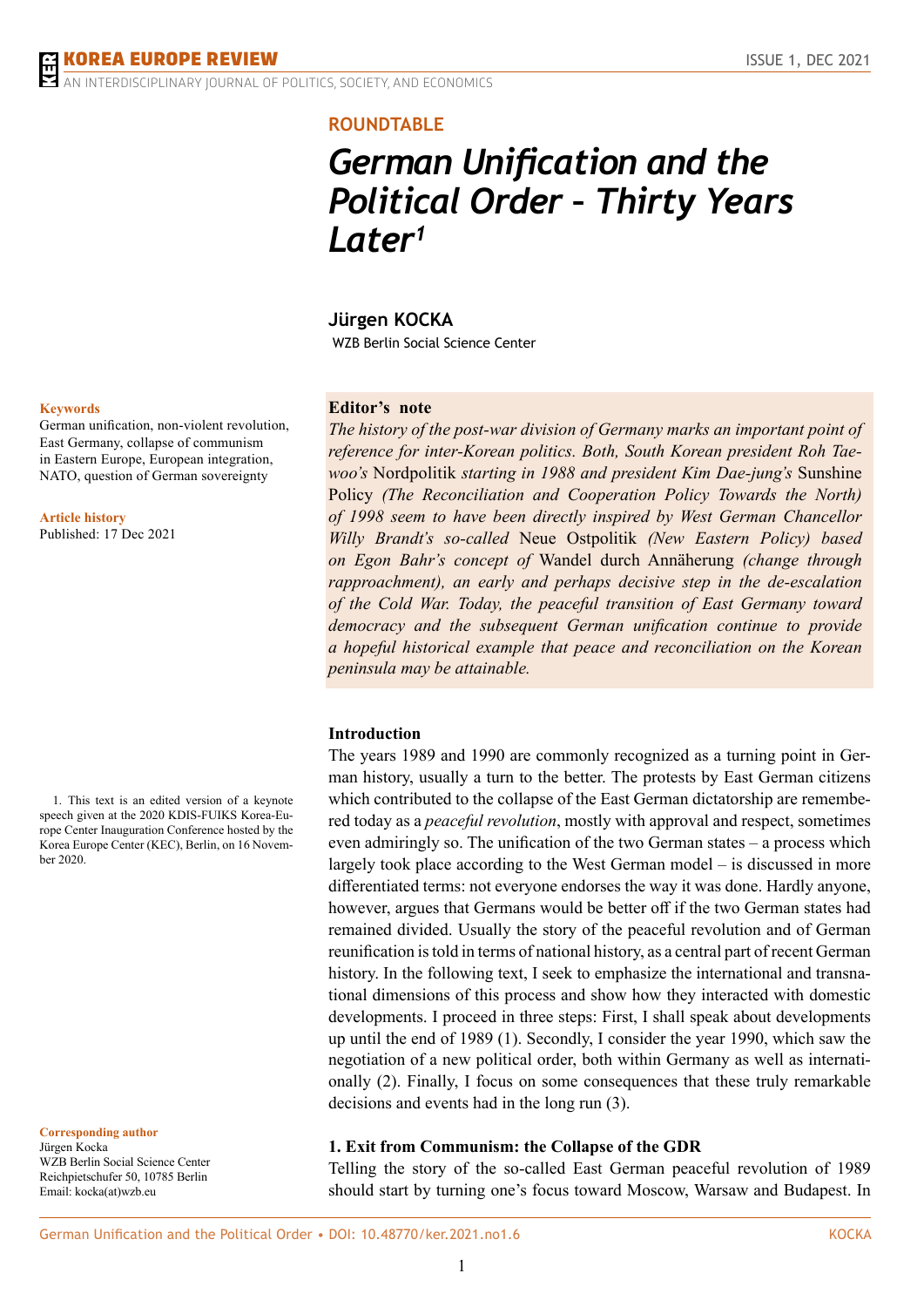2. On the question of international, allied, and mutual recognition of the two German states in the post-war era see, for example, Ryszard W. Piotrowicz: The Status of Germany in International Law: Deutschland über Deutschland? In: The International and Comparative Law Quarterly, Vol. 38, No. 3 (Jul., 1989), pp. 609-635.

3. Albert O. Hirschman: Exit, Voice, and the Fate of the German Democratic Republic. In: A Propensity to Self-Subversion. Cambridge, Mass.: Harvard Univ. Press, 1995, pp. 9-43.

4. SED, the Sozialistische Einheitspartei Deutschlands (Socialist Unity Party of Germany), the governing political party in East Germany.

5. Socialism with a human face is a phrase associated with the reformist agenda of Alexander Dubček launched by the Communist Party of Czechoslovakia in April 1968 that included moderate democratic reforms, economic decentralization, and political liberalization. As such, it played a key role in the so-called Prague Spring, a period of nationwide mass protests, increasing anti-Soviet polemics, and political liberalization between January and late August 1968. It was eventually stopped by military intervention and the occupation of Czechoslovakia by Warsaw Pact troops on 20-21 August 1968.

the Soviet Union, Mikhail Gorbachev had been elected General Secretary of the Communist Party in 1985. Gorbachev started far-reaching political reforms aiming to increase economic productivity, enliven the public sphere, and make politics a bit less hierarchical. From 1988 to early 1989, reformers in Poland and Hungary managed to introduce a number of liberal and democratic elements into their hitherto hierarchical-authoritarian political systems. These included relatively free elections and a certain degree of national autonomy, albeit without leaving the Soviet bloc altogether. It also became increasingly clear that, in contrast to previous decades, the Soviet government had no longer any intention to intervene in the Eastern bloc countries under their influence, least of all by military force, in order to protect the communist structures of Central and Eastern European regimes against internal challenges and preclude even moderate steps of liberalization.

The *German Democratic Republic* (GDR) had a singular status among the Eastern bloc countries due to the fact that there existed a neighbouring country of one and the same nationality, but this country belonged to the Western bloc. The *Federal Republic of Germany* (FRG) in the West was much larger a country and far more successful economically. For attentive East Germans, it represented a permanent frame of reference and comparison, for the East German government it was a political adversary who never fully accepted the post-war division of Germany and only tolerated the existence of the GDR.<sup>2</sup> This was evident, for example, in West German citizenship law which dealt with *German* citizenship and granted full citizenship status to *all* Germans, including East German citizens under GDR jurisdiction, so that whenever they made it across the fortified border, no process of de jure naturalization was required: a standing invitation to do so.

In the fall of 1989, after years of economic decline, failed reforms, and growing popular dissatisfaction, East Germans – informed by West German television and radio broadcasting – were well aware of the developments in Moscow, Hungary and Poland. They understood that the Soviets were loosening their grip and East Germans reacted with an interplay of exit and voice (Albert Hirschman<sup>3</sup>) bringing down the communist regime led by Erich Honecker in less than three months.

At first, a wave of mass migration to the West set in, particularly after the Hungarian government had opened the Hungarian-Austrian border on September 11, 1989. Through this crack in the Iron Curtain, East Germans moved en masse into Austria and, from there, on to the Federal Republic of Germany, twenty-five thousand of them in the very first night alone. This well publicized mass exodus not only further challenged the legitimacy of the East German regime but also weakened it economically. At the same time, an increasing number of the many East Germans who stayed behind started to make themselves heard. Small groups of dissidents had existed prior to these events including intellectuals, artists, church people, peace and environmental activists among others. Now these groups became more visible, grew in size and multiplied. New reform groups were set up by East Germans who became politically engaged for the first time in their lives. To some extent, they did also cooperate with the few reformers within the party ranks of the *SED*. 4

Mikhail Gorbachev's visit to the GDR in early October accelerated these processes, setting off a sequence of non-violent demonstrations demanding reforms, freedom to travel, more consumer goods, *socialism with a human face*,<sup>5</sup> and democratization. These demonstrations did not demand national unification nor,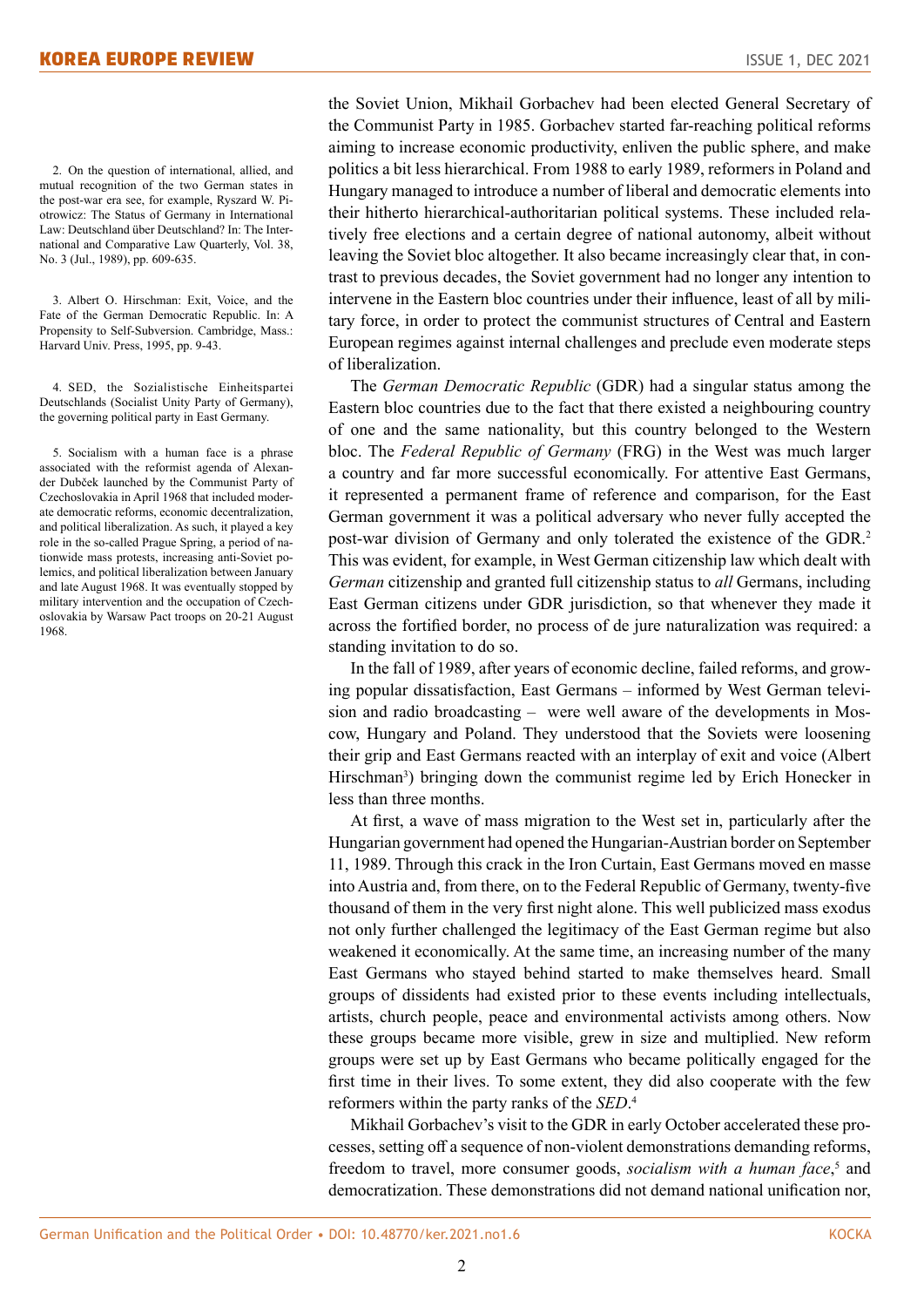of course, capitalism. At first, they were small and cautious and met with partial but not total repression. They were supported by church prayers and sustained by much civil courage. However, by late October and early November 1989, demonstrations had grown to the scale of several hundred thousand participants each, particularly so in Leipzig, Dresden and later also in East-Berlin. The East German regime did in fact consider violent counter measures: tanks, prisons and hospitals stood ready by early October. Everyone in the streets was aware of what had happened on Tiananmen Square in Beijing the previous June, but miraculously – as it was perceived at that time – police violence remained rather limited, and the *Nationale Volksarmee*, the East German armed forces, was not called into action.

Under the combined pressures of mass exodus and mass demonstrations, faced by imminent economic collapse, and without the prospect of help by their Soviet protector, the self-confidence of East German rulers quickly evaporated. They were irritated by the developments in Gorbachev's Soviet Union, in Poland and Budapest. The SED fragmented, leaders retired or had to step down, and the regime became increasingly chaotic.

In the evening of November 9, the Berlin Wall that had hermetically separated East from West Berlin was opened by East German authorities. Although this happened partly due to a mistake in communication within the confused *nomenclatura* (members of the Communist Party in key administrative positions), it was irreversible without considerable coercion and violence, both of which the rulers were not prepared to risk. Large numbers of East Berliners flooded West Berlin, met relatives and friends, had a close look at the temples of consumerism which for so long they had glanced at only from distance, they danced in the streets and even on the wall, celebrated – and went home. These were days of great public emotions. These were decisive steps towards bringing the communist government down, although, at the time, it remained completely unclear to what kind of alternative political and social structure this would lead.

Shortly after, Czechoslovakia, Romania and Bulgaria managed and experienced their *exits* from communism, comparable yet different in form. Clearly, the 1989 East German peaceful revolution was an integrated part of a broader East European development. What then defined the exit from communism in East Central Europe? What did the ruptures of 1988/89 in the six Central and Eastern European countries have in common?

First of all, they strongly influenced each another. It was like a domino game. Once communist leaders started falling in one place, their legitimacy elsewhere was severely reduced. Here lies the outstanding importance of Hungary and Poland, who were first in line. They served as examples, contagious ones at that.

Everywhere change was systemic, that is, the former communist countries simultaneously experienced changes in the political system, in the economic order, in social processes and their dominant ideologies – breaking away from communism, moving toward more liberal-democratic, constitutional forms of government, toward market economies and more open, less centralized societies, with greater individual freedom. It is this systemic character, in addition to the sheer speed of developments, which perhaps would justify to label these changes *revolutionary*, particularly so in Germany and Czechoslovakia.

The crowds and activists of 1989 detested violence and largely managed to stay non-violent (with the exception of Romania). Their pacifist quality was remarkable, tactically shrewd, indeed, it was based on conviction – understandable against the background of the excesses of violence in this part of the world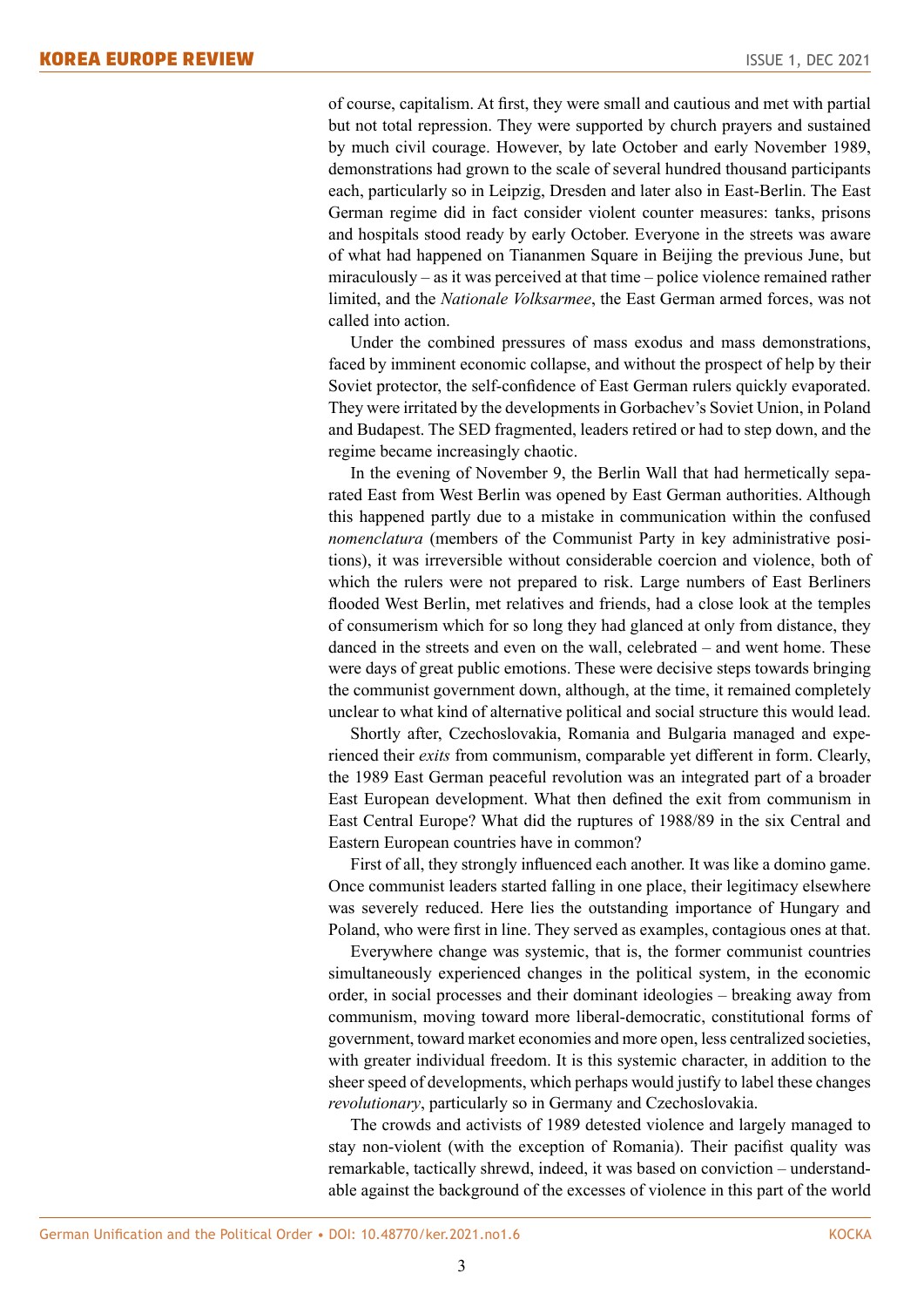6. The Helsinki Declaration was the third and final phase of the Conference on Security and Co-operation in Europe (CSCE) also known as the Helsinki Process. It constituted a key element of détente during the Cold War and aimed to minimize political and military tensions between the Eastern Bloc and Western Bloc countries. The CSCE and the Helsinki Process laid the foundations for the later Organization for Security and Cooperation in Europe (OSCE) in post-Cold War Europe.

7. Perestroika (reconstruction) and glasnost (openness or transparency) were key political slogans of Gorbachev's movement for internal reform of Soviet Communist Party and the restructuring of the Soviet political and economic system between 1985 and 1991. Gorbachev, under the policy of glasnost, also encouraged a certain level of bottom-up, popular scrutiny and criticism of government institutions by ordinary citizens.

during the first half of the twentieth century. These were remembered as an experience to be avoided at any rate. It is equally remarkable that, when the Eastern Bloc collapsed and the governing Communist elites stepped down, this happened without being accompanied by violence or civil war. Coercive means were available to the regimes, but police units and armed forces remained largely undeployed. Most European communist dictatorships of the late 20th century collapsed without much violent resistance. They imploded, so to speak, without having to be vanquished in bloody civil wars.

In each of these cases, the quest for national identity and autonomy served as a significant factor of change, directed against the supra-national Soviet empire. The turning point of 1989 reconfirmed, restored, and reestablished the principle of the nation-state across the whole of Europe. However, the language used for justifying political change frequently also pointed toward levels beyond the nation or the nation-state. *Europe* and *Returning to Europe* served as positive code words for many activists, and *European values* were frequently cited including individual rights, civic obligations, the freedoms of expression and movement. Europe could be readily associated with free-market economy, with civil society, or just with a conventionally modern, desirable way of life. The mirror image to communism of the post-war decades was not capitalism, but rather Europe.

Finally, the sudden systemic change-over in the Central Eastern European countries was being propelled by a similar set of underlying causes. Nearly everywhere throughout the Eastern Bloc, economic stagnation or decline took place during the 1980s effecting growing popular dissatisfaction. And although the media allowed self-comparison with the West, particularly so in the GDR, there was still much Cold War ideological rivalry between East and West during the 1970s and 1980s. Some policies of détente, however, were successful, for example the *Helsinki Declaration* of August 1, 1975.<sup>6</sup> The signing of the Helsinki Declaration by all of the Eastern Bloc countries (except Albania) made it increasingly difficult for the communist regimes to depict their capitalist neighbours as threatening enemies. This strategy had been a source of system legitimization in previous decades but generational change within GDR elites also played a role as a result of which mentalities started to alter.

The perhaps singular most important cause behind the profound changes during the year 1989, however, was related to General Secretary of the Soviet Communist Party, Mikhail Gorbachev. Not that he openly urged party leaders and dissidents from Berlin to Sofia to push for reforms. Rather, his own course of reformation – *glasnost* and *perestroika<sup>7</sup>* – served as a model for oppositional groups in the satellite countries of the Eastern Bloc. At the same time, it became increasingly clear to party leaders that the Soviet Union had to reduce economic subsidies to its satellites, for example the supply of crude oil below world market price, because it could simply not afford this kind of generosity any longer – being economically weakened and needy herself. And most importantly perhaps, it became clear that the Soviet Union under Gorbachev would no longer intervene, certainly not militarily as it had done during the Prague Spring, to protect its satellite regimes against internal opposition, even if this challenged basic communist principles. Without Soviet protection and military backing, the Central and East European regimes were deprived of their most forceful means for defending themselves against the growing pressures for internal reform.

With his reform policies, Gorbachev tried to counteract and reverse the deep crisis that had set in during the Brezhnev era and continued to harden under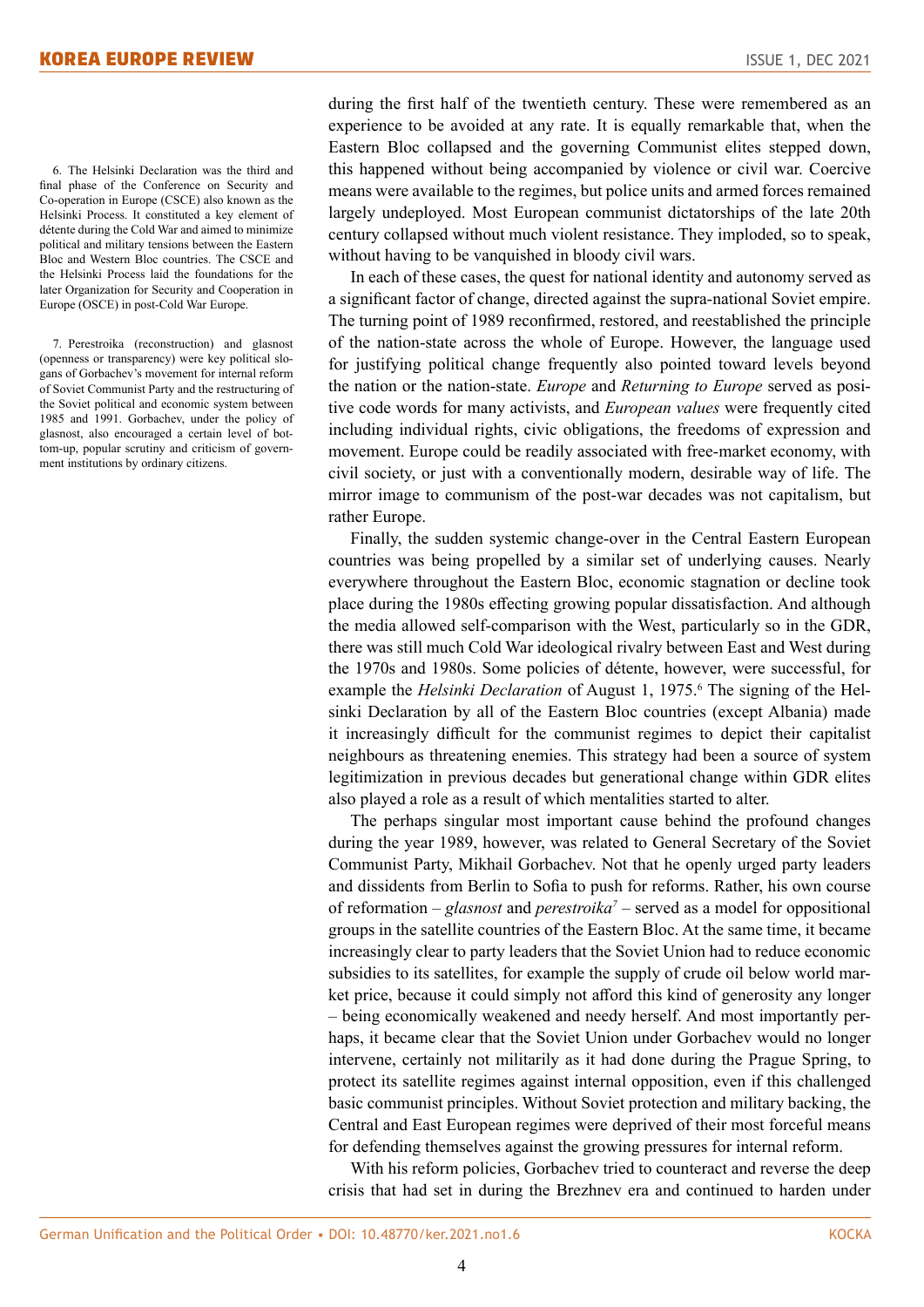the leadership of Andropov and Chernenko. The Soviet Union also faced an expensive arms race with the United States, strategically deployed by the Reagan administration to further weaken the Soviet economy. An economy that was already suffering, indebted, and underdeveloped in many ways. As a state-directed, centrally planned, non-market economy, it may have produced satisfactory results in previous decades: building railroads, exploiting coal mines and running steel mills during an earlier phase of industrialization. But it was substantially lagging behind in the period of the electronic revolution, innovations in information technology and network societies. By the 1980s, economic decline was severely endangering the communist order. To make matters worse, the Soviet Union also suffered a humiliating military defeat in Afghanistan and, as a result, had started to withdraw its troops in mid-May 1988. Through his reform agenda and by letting the periphery go, Gorbachev had hoped to preserve the Soviet system's core as well as its principles. This constituted, as it turned out, a miscalculation. However, at the time, this strategy reflected very real constraints and issued in events of world historical consequence.

## **2. The new political order negotiated: the year 1990**

As a direct consequence of the revolutionary changes effecting the breakdown of communism throughout Central Eastern Europe during the years 1988 to 1989 – albeit without much, if any, direct influence from the West – not only the German political order but that of Europe as a whole had to be restructured. This process largely took place during the year 1990.

In East Germany after the fall of the Berlin Wall in November 1989, the topic of national unification moved gradually to the foreground, and West Germans stepped up to become major actors in the process. Throughout largescale demonstrations in East German cities, calls for reunification with Western Germany became more frequent and more urgently articulated than had been the case during the initial phases of the uprising. They soon would come to define the majority mood, albeit in marked contrast to the preferences of the dissident intellectual leaders and political activists of the opposition who continued to push for the thorough democratization of the East German state. At that time, they also still favoured the continuance of the GDR as a separate democraticsocialist state, independent and distinct from capitalist-bourgeois West Germany. However, this soon evolved into a minority position and a majority of East Germans preferred reunification, a merger with the *Bundesrepublik* (Federal Republic of Germany). This shift happened during the first three months of 1990.

At that time, East Germans were already free to travel and their exodus in increasing numbers to West Germany became even more pronounced than during the last months of the previous year, amounting to an additional existential threat for the East German economy which had already been faltering for some time. The GDR went bankrupt, having been caught in a debt trap since the early 1980s worsened by declining Soviet economic and financial aid, and her leaders sought help from the West German government.

In the beginning of the East German uprisings during October and November 1989, direct West German influence had been marginal. In 1990, West German protagonists became decisive in shaping the future developments in the GDR. The issue of national unification was met with differing responses by the West German media, political parties, interest groups, and ordinary citizens, the majority of whom tended to support the goal of unification, albeit with different degrees of enthusiasm. Free elections were held in the still existing GDR in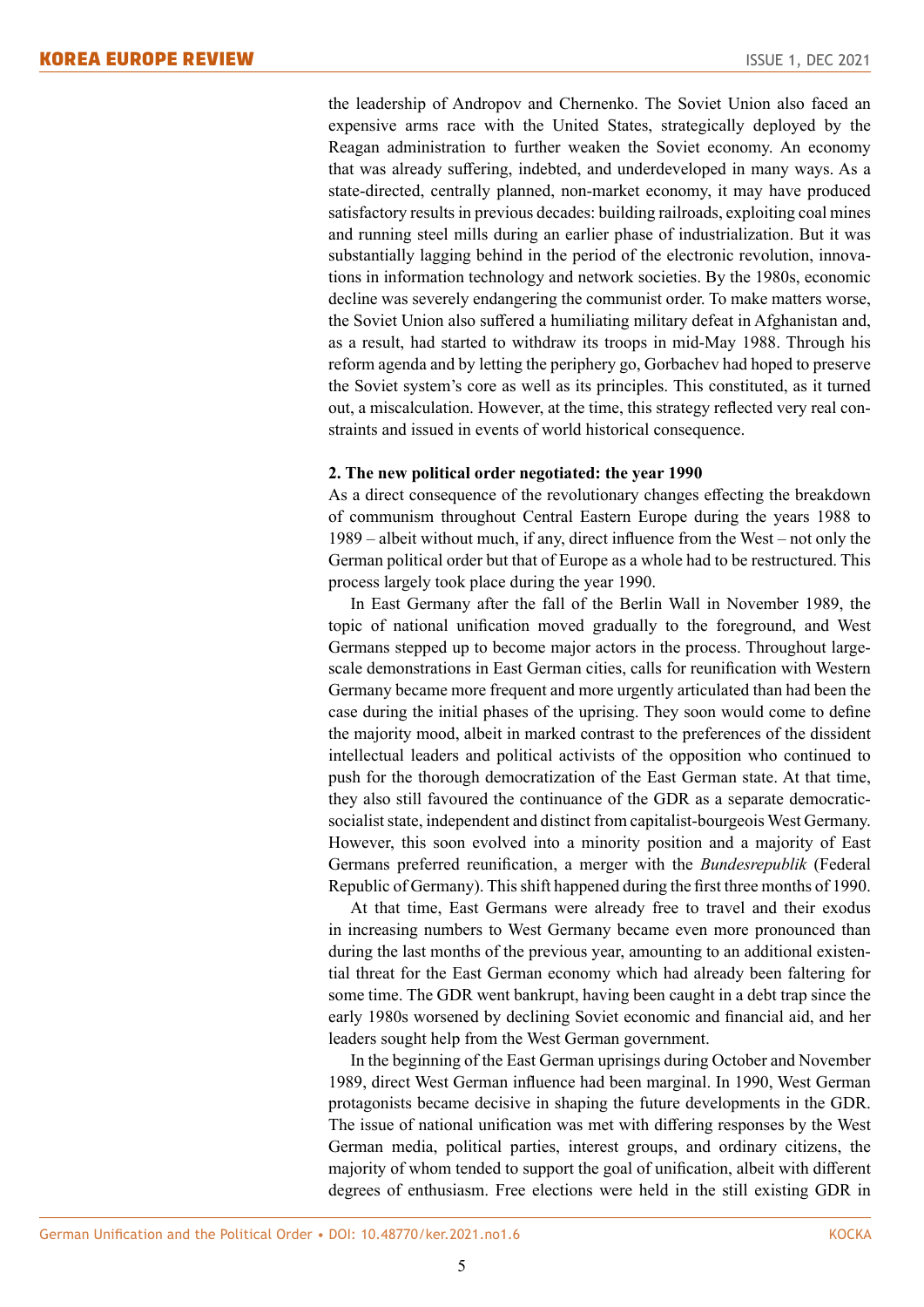March 1990, for the first time in more than forty years. In these elections a majority of East Germans made it clear that they preferred unification with West Germany as soon as possible, even at the price of abiding to West German terms. This meant a tremendous boost of recognition – a victory in a certain sense – for the West German FRG. The FRG was a highly successful capitalist economy, a functioning parliamentary democracy supported by a relatively lively civil society and much support in the international field. In other words: the GDR's shortcomings strongly contrasted with FRG's successes and its was in this way that many contemporaries both in the East and in the West perceived the situation in late 1989 and early 1990.

Against this background, it is understandable that the process of national unification would turn out to be asymmetric, that it would take place under West German leadership following West German principles rather than being negotiated between partners of equal standing. However, between Germans on both sides of the border, there still was much common ground left. Crossborder family relations and other contacts had outlasted the forty-year division of Germany, East Germans knew a lot about life in West Germany – most of them watched West German TV regularly, even if clandestinely – and, on the political level, both German states had not only closely observed each other but also competed with each other, and even developed some cooperation in the midst of tensions. Their common nationality – being German, speaking the same language, looking back at a long common history up to 1945 – provided a still shared cultural basis which most Germans on both sides could sufficiently identify with. On this basis, unification, when it became possible during the early 1990s, appeared as a natural course of action to commit to or, at the very least, to accept.

Without a doubt, there was much uncertainty, public debate and controversy during the first months of the year 1990. It was not only necessary to find some kind of common ground between East Germans and West Germans. It was even more important to devise a road map which would neither be blocked by the Soviet Union, nor by the United States, Great Britain and France, all of whom still held basic powers over both German states in 1989/90 and had done so since the defeat of Nazi Germany in 1945. Neither the FRG in the West nor the GDR in the East where fully sovereign states. Domestic decisions had to be aligned with allied preferences. And most neighbours of the two German states were not at all enthusiastic about the perspective of a reunified, economically strong and fully sovereign German state.

On both sides there were voices who advocated unification, but wanted to achieve it by – first – terminating the GDR *and* the FRG in order to – in a second step – create a new state, a united Germany on the basis of a newly framed constitution and a popular referendum. This strategy would have required much time and preparation, could have resulted in unpredictable outcomes and ultimately did not manage to find majority support. It failed, mainly because of the tremendous momentum being generated in the East German mass movements, due to the pressures resulting from the failing East German state, but also because of the singular determination in pushing for unification of West German Chancellor Helmut Kohl. Driven by events on the ground, unification tuned out asymmetric and speedy in implementation. There were, it is true, negotiations between representatives from both the FRG and the GDR who framed treaties which were ratified by the elected parliaments of both states. But in essence, unification was designed as the accession of the GDR to the FRG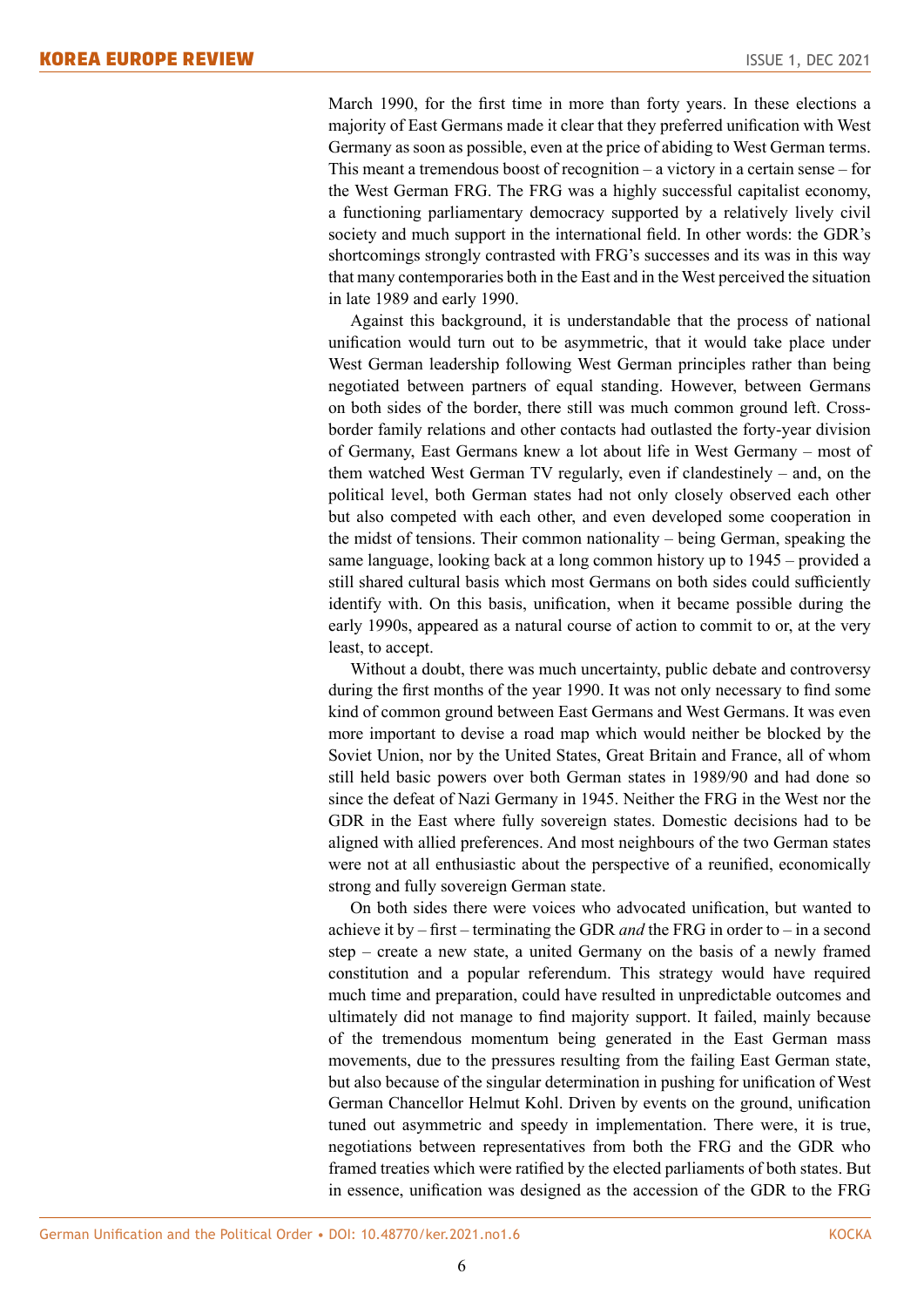and the extension of the field of application of the Federal Republic's Basic Law to the territory of East Germany. However, it was already in the summer of 1990 – months before the actual legal and constitutional act of unification took place – that the economic and social union was concluded: a single market, a single currency (the West German *Deutsche Mark*), a single system of social protection. In October 1990, the constitutional and political union followed: one constitution, one legal system. For the West Germans, their country's name, flag, national anthem and most of their everyday life stayed the same – while nearly everything changed for the East Germans. There was much continuity between the *old* FRG (one of two German states) and the *new* FRG: essentially the West German system had been enlarged, absorbing the GDR which, in consequence, ceased to exist.

All this, however, depended on the acceptance of German unification by the major powers in the international arena. This acceptance was gained in a complicated diplomatic process, between November 1989 and September 1990.

International resistance against German unification played an important role from the beginning. Already in January 1990, Gorbachev had realised that the Soviet Union was no longer able to control the tumbling East German state. More importantly, Gorbachev had stated that it was up to the Germans themselves to decide on the future of Germany including the issues of unification. The leaders of some western powers, especially of Britain, France and Italy, had quietly counted on Gorbachev's stiff resistance against German unification – which they did not favour. Now they had to follow suit. They realised that they could not halt the dynamic process which was already on the way and that received so much backing by the East German people's movement, by the West German and East German government, but also by Washington, a steady supporter of German unification.

The Poles and other East Central Europeans were ready to accept German unification as soon as Germany would finally accept the geography and the legitimacy of her eastern borders, which had emerged after World War II and which had so far not been fully recognised by the West German government. This recognition now took place and German unification was accepted by all neighbouring states.

However, other questions ensued: How would German unification impact on the future of European integration? Would a unified and more powerful Germany prove to be more ambitious and potentially disrupt the balance of power which had made the European Community possible? These questions could be resolved only by satisfying the French government of François Mitterrand that a reunified Germany would pose no risk to French fiscal and economic interests on the national level nor block the establishment of the European Monetary Union and the creation of a common European currency favoured by Paris on the level of the European Economic Community (EEC). In previous years, the German government had been supportive of this plan as a major step towards deepening European integration, but it should only take place *after* achieving greater convergence among the member states in economic and financial policy respects. But in 1990, the Germans aligned themselves with the French and agreed to go ahead with creating a common European currency without keeping up their insistence on prior convergence. The British government, on the contrary, did not approve and Prime Minister Margaret Thatcher remained sceptical, in this as in other respects. But for most European governments German unification became acceptable because they acted on the assumption that the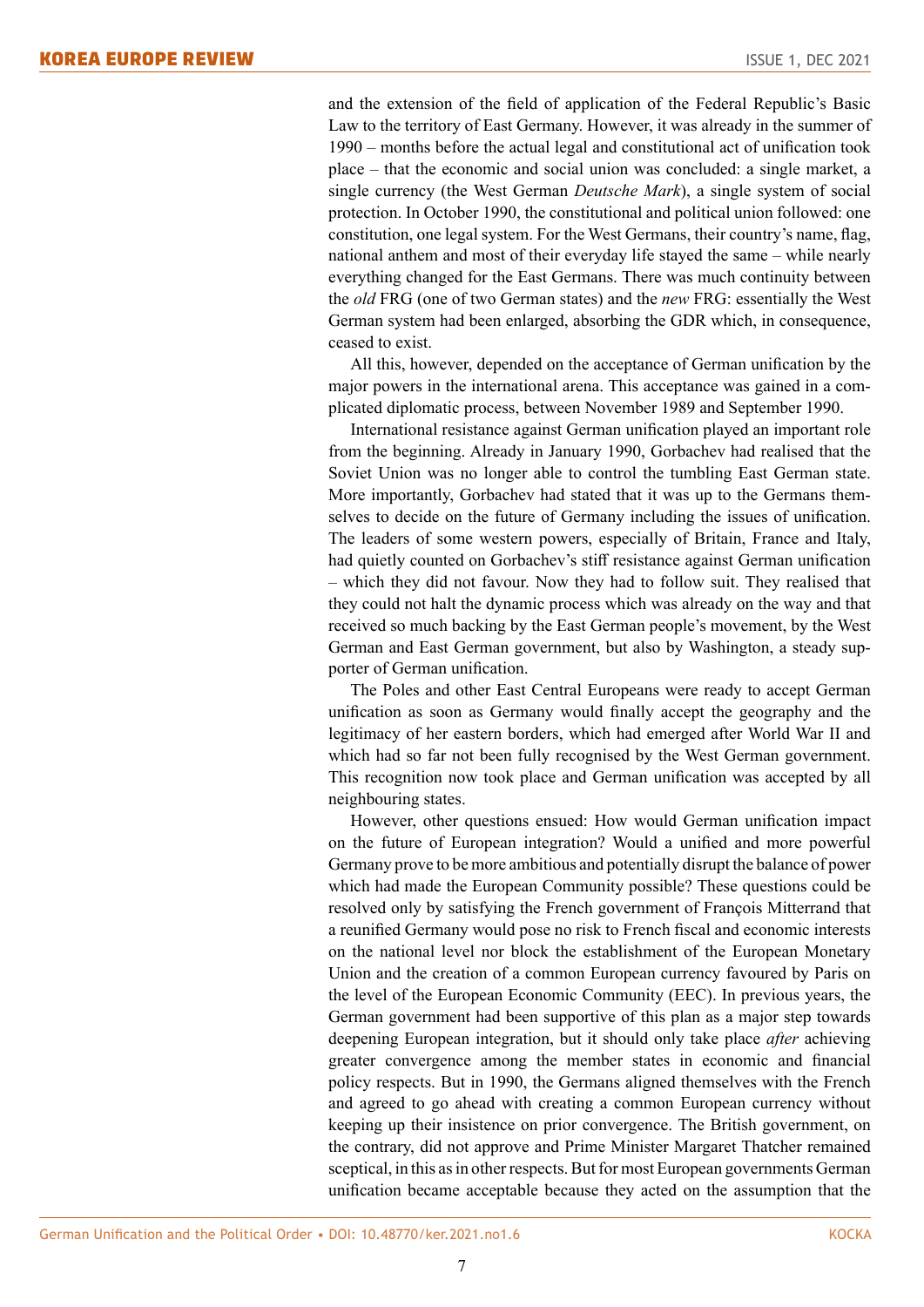increased size and power of a reunited Germany would be counterbalanced by Germany's closer integration into the institutional framework of the European Community. European integration thus facilitated German unification – perhaps even made it possible – while German unification, in turn, provided an additional push to the advancement of European integration.

The most controversially discussed question concerned the future security architecture of Europe. One position in this debate held that, since the Cold War between East and West was coming to an end, NATO, in consequence, had become less necessary and even been rendered anachronistic. What was needed instead were new treaties, a new pan-European security structure which would include the Soviet Union and, preferably, cover the whole area from the Atlantic in the west to Vladivostok in the east. This idea, however, remained vague, its supporters differing considerably in detail. Gorbachev favoured this perspective. He saw it as a way to facilitate the necessary reforms within the Soviet Union. François Mitterand was also sympathetic to the idea and in West Germany, foreign minister Hans-Dietrich Genscher also flirted with similar ideas.

Contrary to such bold a departure from the status quo, others strongly advocated for the centrality of a strengthened NATO as a mechanism for granting stability to the transatlantic region and for securing peace in the future. They demanded that the united Germany would be free to join NATO if it chose to do so. This was the policy of the US under the George Bush administration, a position which soon gained full support by German Chancellor Helmut Kohl. Others found this solution appealing because Germany's integration into NATO structures was also seen as an effective way to exercise control over a united Germany in military and strategic terms. This second position finally prevailed and NATO continued to exist, certainly also because it provided the US with an instrument for maintaining and securing American influence in post-Cold War Europe. As a solution, it emphasized continuity rather than a new departure and as such carried the stamp of the Bush administration's conservative realism in foreign affairs.

To the surprise of many at the time, Gorbachev accepted NATO membership of a unified Germany, even if grudgingly so. The Soviets did not even receive a clear assurance that NATO would not extend its reach further into the east. This fact again shows how weak the bargaining position of Gorbachev and the Soviet Union actually was during those decisive months. Gorbachev faced opposition at home, was increasingly alarmed by the beginning disintegration of the Soviet Empire and had to operate under the severe pressures of a worsening economic crisis and its imminent threat of bankruptcy. The Soviet government badly needed financial aid and it certainly greatly facilitated the process that the German Chancellor Kohl could offer to Gorbachev considerable financial support in hard German currency during these months. Wealthy West Germany granted aid amounting to roughly forty to seventy billion Euros in present day value.

#### **3. Looking back after thirty years**

Looking back on the settlements of the year 1990 with the hindsight of thirty years, it indeed seems amazing how conservative they turned out in essence. Though both within Germany as on the European level new ideas and departures from the status quo where being discussed, they were ultimately rejected. The *new* Germany turned out an enlarged version of the old FRG. The security architecture of Europe after 1990 resembled the one before 1989 in its basic respects.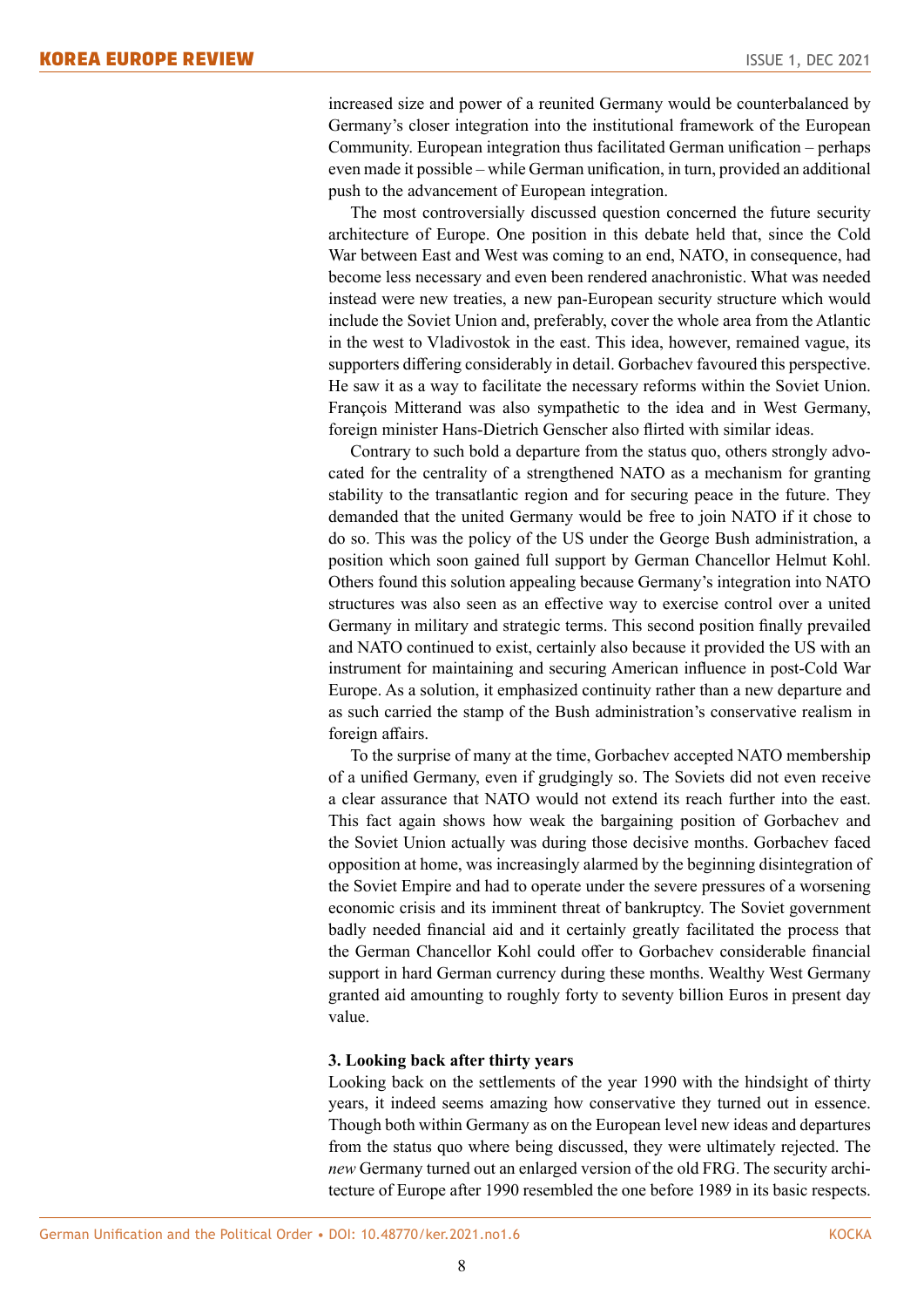The United States of America were committed to Europe and remained a global power, both before and after the events of the years 1989/90. There was much overall continuity despite all the ruptures and fissures of these years.

Of course, these events produced losers. Inside Germany many former citizens of the GDR experienced hardship, unemployment, forced changes of their lives with little if any actual control over the course of events. They experienced new forms of dependence on and paternalism by the West. This has become a major point of criticism regarding the way West Germans designed the process of unification 30 years ago. It was a deeply asymmetric affair, engineered and conducted by the West, with the East Germans being reduced to recipients, passive objects, even second-class citizens. I believe this was – to some extent – unavoidable, but it created a new dimension of domestic inequality which, even today, continues to be much deplored, and in certain regards rightly so.

On the international level, the Soviet Union was the biggest loser of the events and it would disintegrate soon after. Gorbachev's bold reform strategy had largely failed in the Soviet Union, but it had opened a window of opportunity for German unification. I therefore see Gorbachev as a tragic figure. The new political order of the continent did not accommodate Soviet interests, nor, soon after, those of Russia. The new European and transatlantic order turned out to be too much centred on the West. It took ten to fifteen years in order for a re-strengthened Russia to emerge under Vladimir Putin and to question this post-Cold War settlement, resenting the extension of NATO and the European Union to the East, and to turn against the West – something which other strategic solutions in the year 1990 could perhaps have avoided.

But there were also many winners and tremendous gains. The political order of the unified Germany as framed in the year 1990 offered to its new citizens from the former GDR great benefits in terms of freedoms, life chances and standard of living compared to life in the GDR. The political order of 1990 has turned out to be an adequate long-term framework for the protracted process of economic, social and cultural unification. And this process is still ongoing even today. The political order of 1990 has also proven its worth as a framework for peaceful change and democratic conflict resolution. Compared with the dark history of Germany in the first half of the 20th century, the Federal Republic has been a success story, though not without its problems, deficits and challenges. This evaluation holds, I believe, both with respect to the old FRG before and the enlarged FRG after unification.

Looking back on these settlements, it may also be worthwhile to note that they were successful in avoiding worse alternatives. Many at the time feared that such fundamental changes like those of the period of 1989/90 would not take place peacefully, without ensuing war and human loss. This, however and happily so, was largely avoided. At the time, many also feared that an enlarged, unified and strengthened Germany would once again become a destabilising force, a troublemaker on the European scene, a centre of resurgent nationalism, and a potentially aggressive agent of power politics. This fear too proved unfounded.

In general terms, the changes of the years 1989/90 implied a renewed recognition of the strength of the idea of the nation state, which was also mirrored in the settlements. The post-Cold War political order as it was framed during the year 1990 opened up new opportunities and paved the way for the closer integration of Europe, which took up pace in the decades that followed. German unification and European integration, therefore, became not only compatible but also mutually reinforcing. For the Central and Eastern European states that won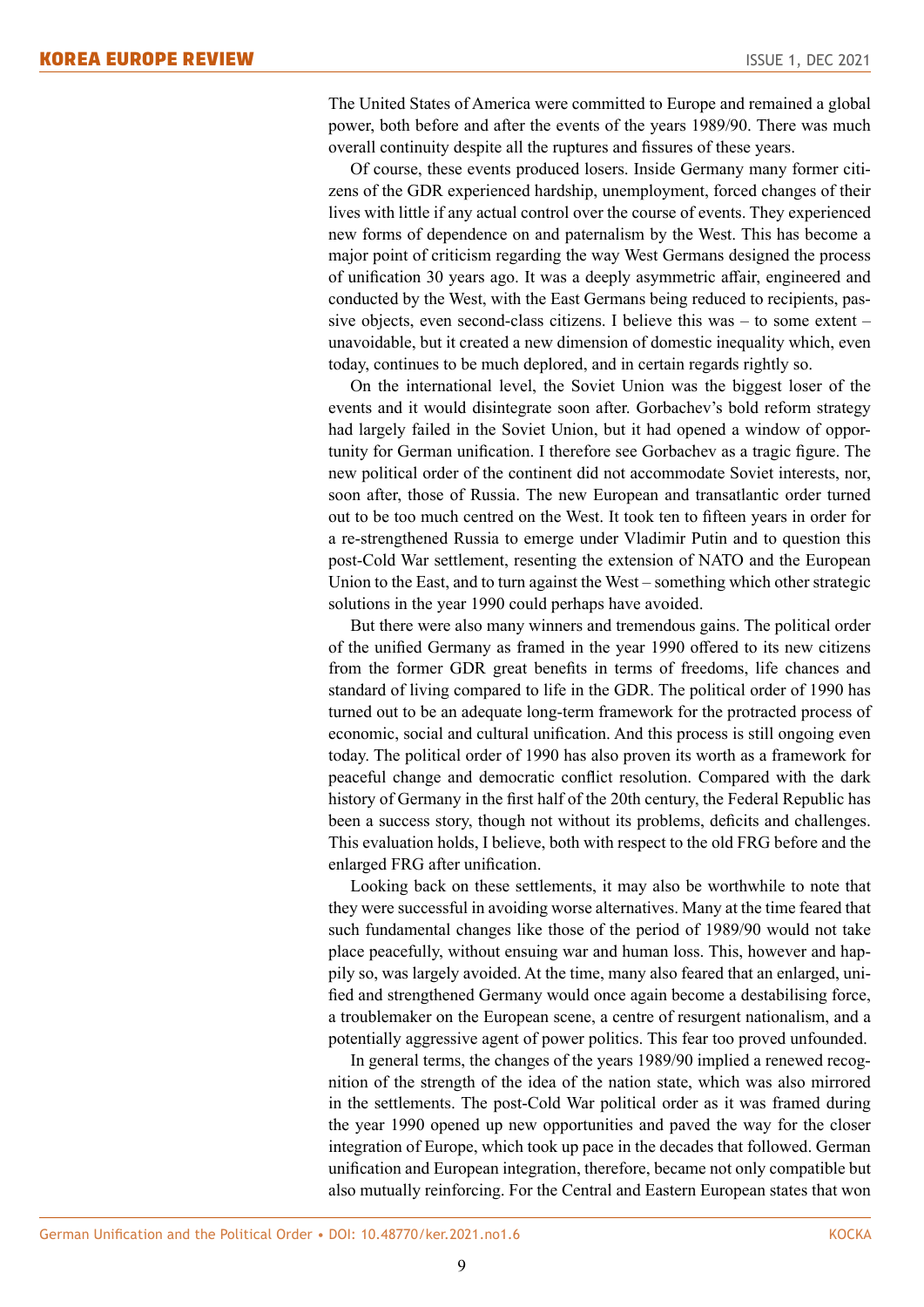back their national sovereignty, the European Union became an attractive focal point to which they could turn and did turn – albeit not without creating new problems for European integration, pressing as they are today.

The actors of 1989/90 were sufficiently skillful and prudent to avert catastrophic developments. In face of the catastrophic events in European history during the first half of the twentieth century, this is certainly something worth noting, something that commands our recognition and respect.

# **Disclosure statement**

No potential conflict of interest was reported by the author.

# **Funding**

The author received no financial support for the research, authorship, and/or publication of this article.

# **Notes on contributor**

Jürgen Kocka is Professor emeritus, Free University and Social Science Center Berlin.

# **References**

- Hirschman, Albert O., 1995. "Exit, Voice, and the Fate of the German Democratic Republic". In: *A Propensity to Self-Subversion*. Cambridge, Mass.: Harvard Univ. Press, pp. 9-43.
- Pietrowicz, Ryszard W., 1989. "The Status of Germany in International Law: Deutschland über Deutschland?" In: *The International and Comparative Law Quarterly*, Vol. 38, No. 3.